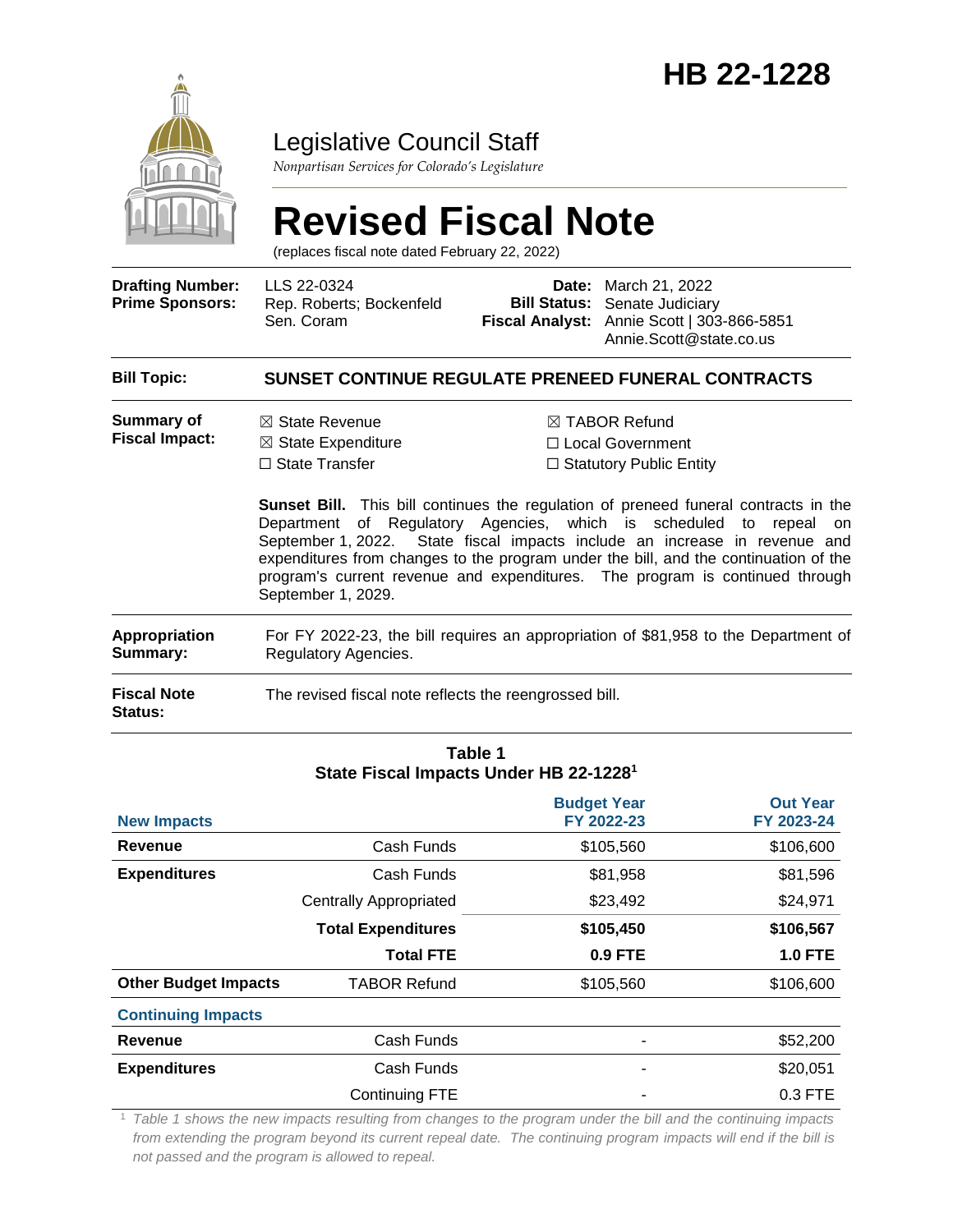Page 2

## Page 2<br>March 21, 2022 **HB 22-1228**

### **Summary of Legislation**

The regulation of preneed funeral contacts by the Division of Insurance (DOI) in the Department of Regulatory Agencies (DORA) is scheduled to repeal on September 1, 2022. This bill continues the regulation until September 1, 2029, and implements recommendations in th[e 2021 Sunset Review.](https://drive.google.com/file/d/1t55Rc1eUWaFHC-d1VLcW6sxXC-PaxvW_/view) The bill makes several changes to the program, including:

- directing the Commissioner of Insurance (commissioner) to set net worth and bond requirements in rule;
- allowing the commissioner to investigate records of the seller;
- requiring that fees be set by the commissioner based on the cost of regulating the industry;
- requiring that unclaimed funds be transferred to the Unclaimed Property Trust Fund; and
- requiring that funeral establishments attest as to whether they sell preneed contracts.

### **Background**

Preneed funeral contracts are agreements where individuals prepay for funeral goods and services. The contracts can be backed by a trust or a life insurance policy. Contracts are sold by funeral homes, brokers, or life insurance agents (sellers). Applicants for licensure to sell preneed funeral contracts pay a \$500 licensing fee, show proof of their net worth or post a surety bond, and complete a fingerprint-based criminal history background check. Renewal fees range from \$100 to \$2,000 based on the aggregate preneed contract price outstanding. As of December 31, 2020, there were 68 licensees representing a total amount of outstanding preneed contracts of \$246,535,326.

To review the 2021 Sunset Review, see: [https://drive.google.com/file/d/1t55Rc1eUWaFHC-d1VLcW6sxXC-PaxvW\\_/view](https://drive.google.com/file/d/1t55Rc1eUWaFHC-d1VLcW6sxXC-PaxvW_/view)

### **Continuing Program Impacts**

Based on the 2021 Sunset Review of Preneed Funeral Contracts, DORA is expected to have annual revenue of \$52,200 and expenditures of \$20,051 to administer the preneed funeral contracts program. If this bill is enacted, current revenue and expenditures will continue for the program starting in FY 2023-24. This continuing revenue is subject to the state TABOR limits. If this bill is not enacted, the program will end on September 1, 2023, following a wind-down period, and state revenue and expenditures will decrease starting in FY 2023-24 by the amounts shown in Table 1. The impact from the changes to the program are discussed in the State Revenue and Expenditures sections below.

### **Assumptions**

This fiscal note assumes that the bill will generate approximately 193 new applications from sellers with multiple locations. Though sellers are currently allowed to file applications that include multiple locations, under the bill each seller will be required to file an application for each location beginning in FY 2022-23 to enable increased monitoring. It is also assumed that proactive monitoring is allowed under the bill, a change from current law, under which monitoring is performed only at the time of a complaint or other indication of noncompliance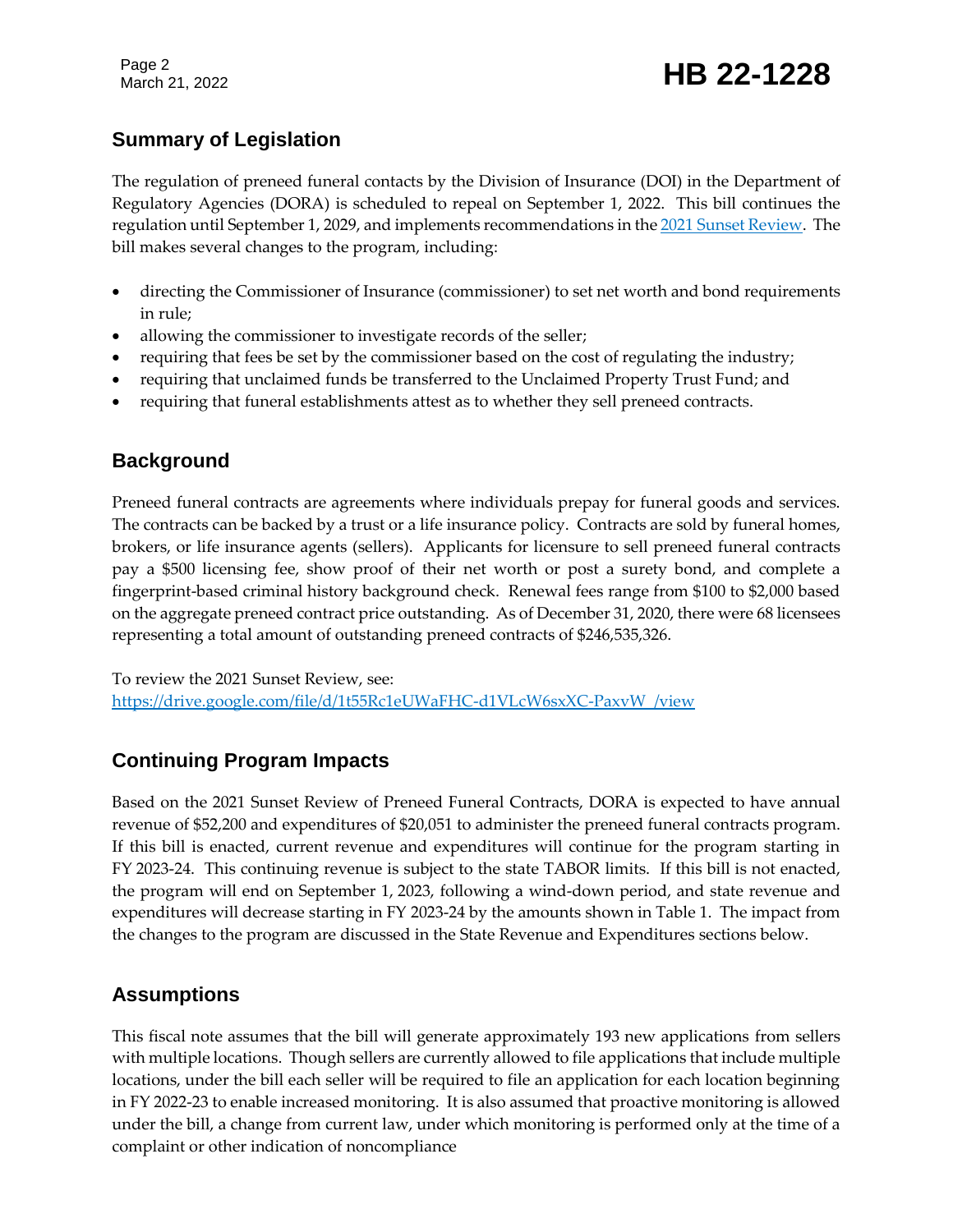Page 3

## Page 3<br>March 21, 2022 **HB 22-1228**

### **State Revenue**

**Fee impact on pre-need funeral contract sellers.** Colorado law requires legislative service agency review of measures which create or increase any fee collected by a state agency. These fee amounts are estimates only, actual fees will be set administratively by DORA based on cash fund balance, estimated program costs, and the estimated number of licenses subject to the fee. Current fees are based on a tiered system and only apply to the 67 licensees that exist under current law. It is assumed that the current fee structure will remain in place for current licensees and will apply to new licensees under the bill until rulemaking takes place to set a new fee structure that will reflect the updated costs to regulate the industry. It is assumed that an average fee of \$406 in FY 2022-23 and \$410 in FY 2023-24 will be required, equating to annual revenue of \$105,560 in FY 2022-23 and \$106,600 in FY 2023-24.

In addition, the bill may increase funds sent to the Unclaimed Property Trust Fund.

### **State Expenditures**

The bill increases cash fund expenditures in DORA by \$105,450 in FY 2022-23 and \$106,567 in FY 2023-24 from the Division of Insurance Cash Fund. Expenditures are shown in Table 2 and detailed below.

| <b>Cost Components</b>                    |                  | FY 2022-23 | FY 2023-24 |  |  |
|-------------------------------------------|------------------|------------|------------|--|--|
| <b>Department of Regulatory Agencies</b>  |                  |            |            |  |  |
| <b>Personal Services</b>                  |                  | \$74,543   | \$80,246   |  |  |
| <b>Operating Expenses</b>                 |                  | \$1,215    | \$1,350    |  |  |
| <b>Capital Outlay Costs</b>               |                  | \$6,200    |            |  |  |
| Centrally Appropriated Costs <sup>1</sup> |                  | \$23,492   | \$24,971   |  |  |
|                                           | Total            | \$105,450  | \$106,567  |  |  |
|                                           | <b>Total FTE</b> | 0.9 FTE    | $1.0$ FTE  |  |  |

#### **Table 2 Expenditures Under HB 22-1228**

<sup>1</sup>*Centrally appropriated costs are not included in the bill's appropriation.*

**Department of Regulatory Agencies.** Beginning in 2022-23, the DOI will require 0.1 FTE to complete the rulemaking necessary the bill. In addition, 0.5 FTE will be required to review applications for compliance, and to communicate with applicants regarding discrepancies. Proactive monitoring and oversight of sellers will require 0.5 FTE. Costs are adjusted to a September 1, 2022, start date.

**Centrally appropriated costs.** Pursuant to a Joint Budget Committee policy, certain costs associated with this bill are addressed through the annual budget process and centrally appropriated in the Long Bill or supplemental appropriations bills, rather than in this bill. These costs, which include employee insurance and supplemental employee retirement payments, are shown in Table 2.